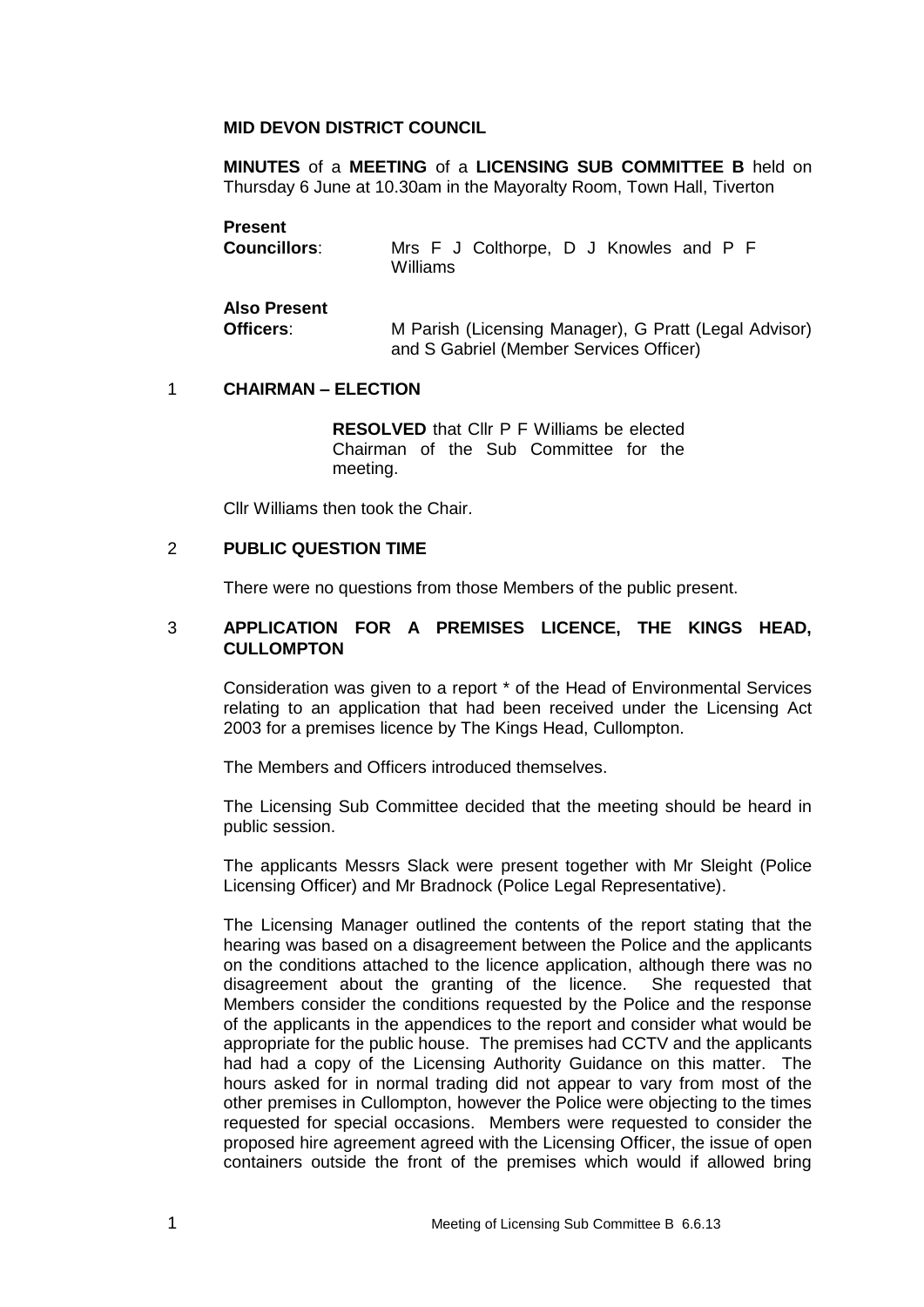patrons into conflict with the Designated Public Place Order that applied in Cullompton Town Centre.

The applicant (Mr Derrick Slack) was requested to outline his application. He outlined the issues raised by the Police stating that he was prepared to partition off the proposed takeaway area, the police had requested a half an hour drinking up time which was acceptable; with regard to the CCTV equipment, he did not feel that there was a necessity to have CCTV although the equipment was in situ. He explained that he wanted to encourage a family venue and that there would be no place for trouble makers. He addressed the Police issues with regard to taking bottles onto the street, the premises had a suitable smoking area and he did not feel that he should patrol the entrance to the premises stopping people going outside; he wanted to abide by his licence not just have due diligence with regard to those exiting possibly carrying glasses.

Members highlighted the following issues via a series of questions:

- How the takeaway enterprise would be run;
- What did the applicant mean by a bank holiday weekend;
- The possible separation of the takeaway area from the rest of the building;
- The suitability of the CCTV equipment and whether the images gained would be of use to the Police and Licensing Authority, the Licensing Manager stated that the Licensing Officer visiting the site had been happy with the CCTV system;
- The enclosed smoking area at the rear of the property;
- The late night refreshment period
- The use of plastic glasses in the garden area.

Mr Bradnock (Police Legal Representative) outlined the objections in Annex 3 of the report.

1. He addressed the demarcation issues between the takeaway area and the rest of the bar area, he felt that the applicant was unclear how he wanted to run the takeaway side of the business and that if patrons entered the takeaway area would altercations take place with those already in the bar area? He therefore requested a sensible and proportionate partition.

2. He outlined the Police concerns regarding the removal of drinks to the front of the property, he felt that it was easier for patrons to go out of the front door for a smoke than to walk to the designated smoking area at the back of the premises; there was also concern about the behaviour of patrons so close to a busy road junction; the Police had therefore sought a condition stating that patrons would not be allowed to exit the front of the premises with a drink although they only expected the applicant to have due diligence to this condition.

3. He voiced the police concerns regarding wine glasses and bottles of wine outside in the garden area.

4. He addressed the half an hour drinking up time and questioned the bank holiday issues within the licence application.

5.He asked Members to consider a formal condition for the CCTV equipment.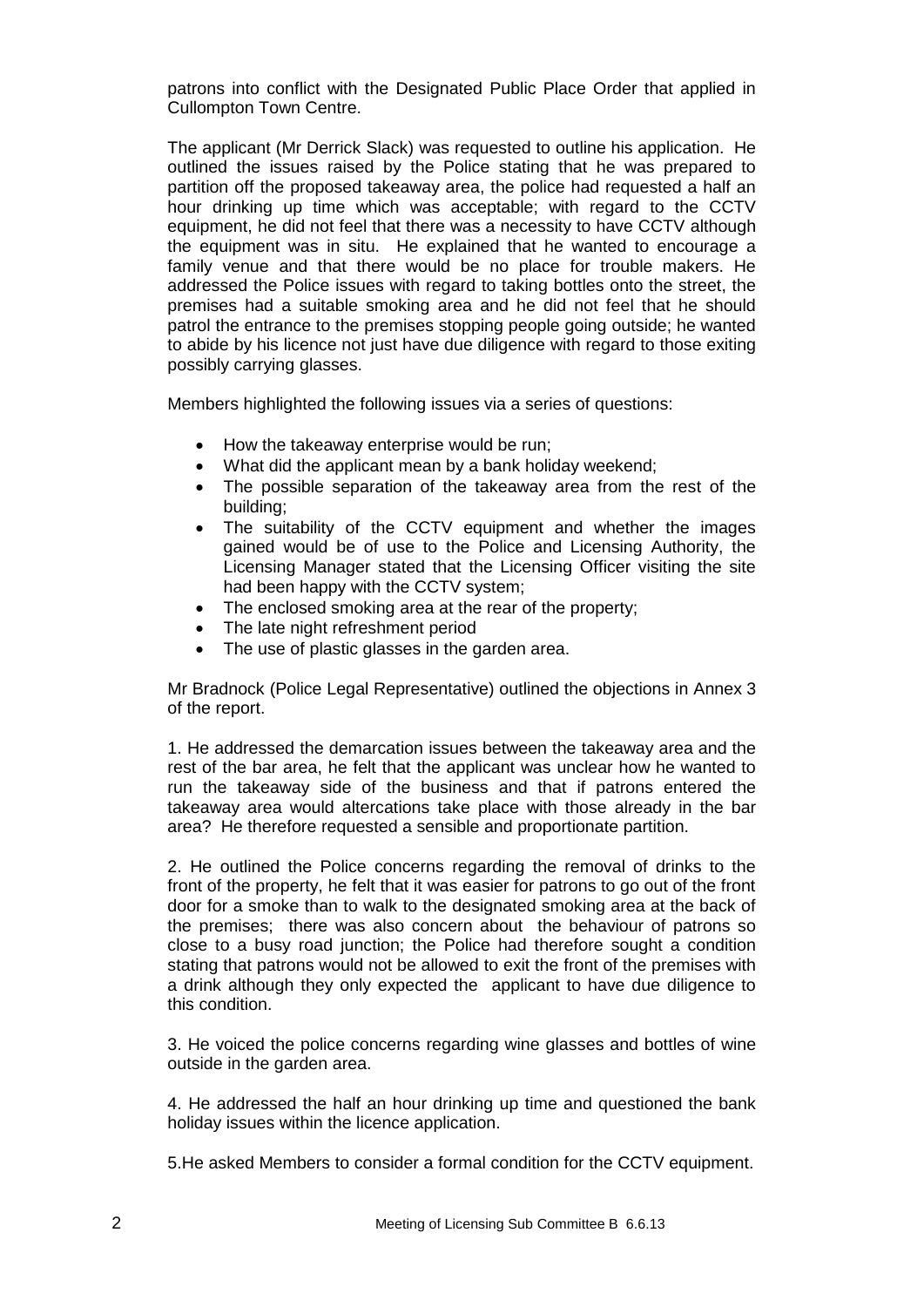Discussion took place regarding whether reasonable steps to stop patrons gathering at the front of the premises was sufficient with the Licensing Manager highlighting the wording of conditions within the licences of other premises in the town. She explained the Designated Public Place Order that applied to the town centre and felt that this covered any issues of taking drinks onto the street. Further discussion referred to the take away issues and the fact that those requiring a takeaway could sit in the area and eat their food.

Members of the Sub-Committee withdrew to consider their decision.

Having carefully considered all the evidence it was:

**RESOLVED** that a Premises Licence be granted as applied for subject to:

a) From Monday to Thursday the sale of alcohol would be 0800 hours to 2330 hours.

**Reason** – as requested by the Police Licensing Authority to allow a more reasonable period of wind down time.

b) CCTV be operated in compliance with the Licensing Authority's guidance.

**Reason** – CCTV was already installed and should therefore be used to promote all 4 licensing objectives.

c) A Hire Agreement form as per the sample presented at the hearing shall be completed and complied with for all private functions within the function room.

**Reason** – to allay fears of crime and disorder and promote public safety.

d) All reasonable steps including signage will be taken to prevent open bottles/containers being taken off and brought onto the premises.

**Reason** – to promote public safety in the streets around the premises.

e) Alcohol or soft drinks to be taken into or served in the beer garden must be plastic or tempered glass.

**Reason** – for the protection of children and public safety.